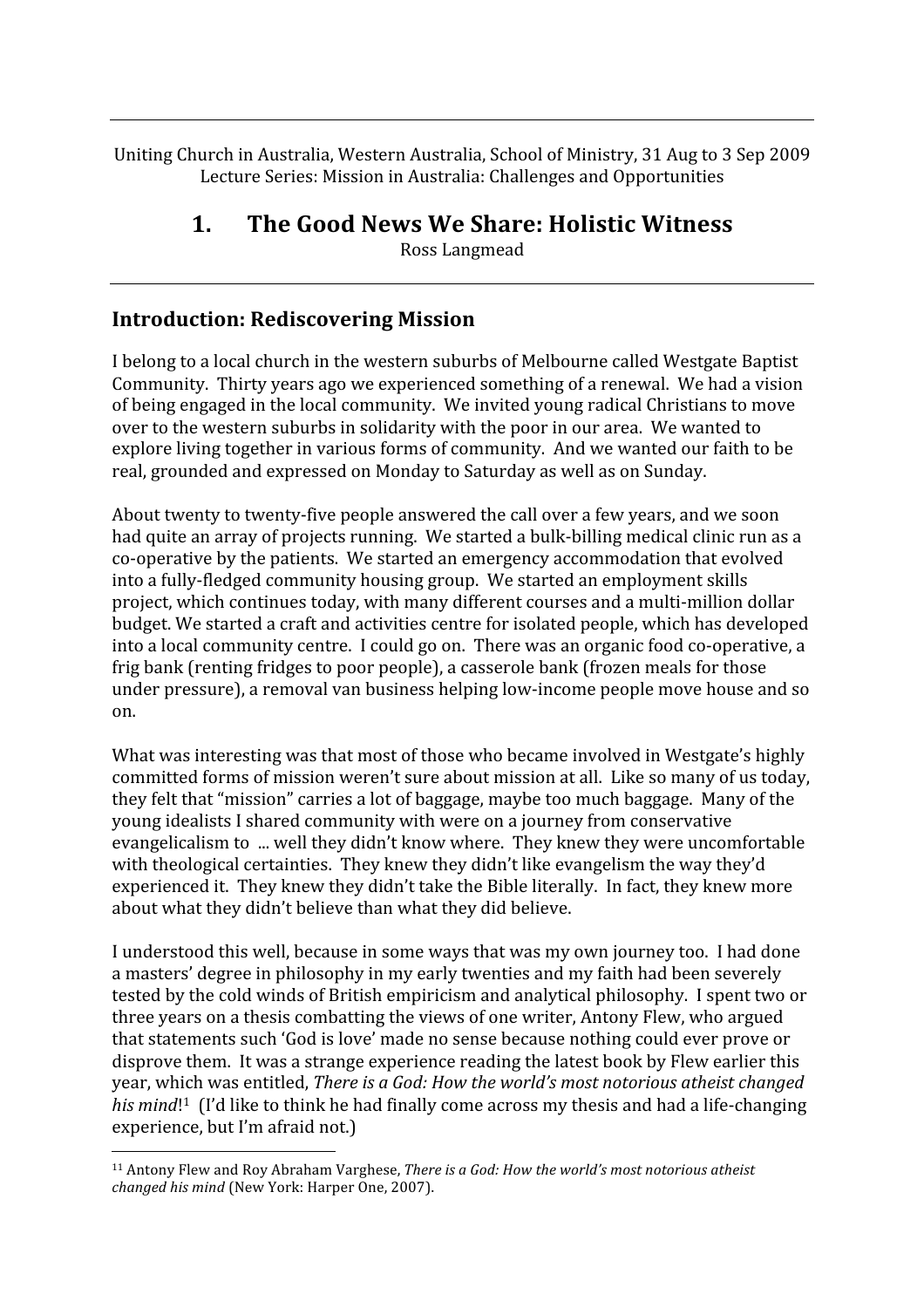Anyway, during my study of philosophy I lost my faith and then found it again in a much more chastened form. I went on to study other religions in further postgraduate study overseas,
and
by
the
time
I
came
back
to
begin
to
study
Christian
theology
I
was
very aware
of
how
little
we
really
understand
when
it
comes
to
the
ultimate
things
of
life.

The
young
radicals
I
lived
and
worked
with
fitted
neatly
into
a
framework
suggested
by Scott Peck in his book, The different drum.<sup>2</sup> Peck has adapted the framework provided by James Fowler in his *Stages of Faith*.<sup>3</sup> Leaving aside the first stage, which is chaotic and
anti‐social,
Peck
speaks
of
three
stages
in
the
development
of
faith
in
community.

Stage
Two
is
the
loyal,
belonging
stage,
where
the
rules
and
the
forms
are
adhered
to, partly for the sake of certainty and safety. We see it most in schools, prisons, the military—and in institutional Christianity, particularly where God is seen as an external, transcendent
Being.

Stage
Three
was
where
many
of
my
friends
found
themselves,
escaping
from
Stage
Two. Peck
describes
these
people
as
principled,
individualistic
and
committed
to
social causes.

They
are
often
sceptical
and
agnostic,
and
some
become
atheists.

Sometimes someone
would
call
our
community
the
last
stop
on
the
way
out
of
the
church.

Peck labelled his Stage Four the mystical, communal stage. From his perspective those who continue to grow become aware of the inter-connectedness of life and its mystery. They
accept,
even
embrace,
the
unknown
and
the
unknowable.

They
make
friends
with emptiness
and
the
apparent
absence
of
God.

We
could
say
they
believe
less
but
with greater willingness to stake their lives on it. And they know they need others on the journey.

I give you this background from Peck because my friends in community were, at that time,
clearly
in
Stage
Three—sceptical,
individualistic
and
yet
committed.

They
were
a real
challenge
to
lead,
a
bit
like
herding
feral
cats.

For
a
period
I
was
on
the
pastoral
team
at
Westgate
as
a
lay
worker.

We
planned
the annual
church
camp
on
the
theme
of
mission.

Our
aim
was
clear:
to
discuss
openly between us what we thought the mission of the church is.

We planned four sessions, all of them very interactive. The first one was a Bible study on
what
the
kingdom
of
God—or
Gracious
Presence
of
God—is
like.
The
second
session asked the question, "How did I come to faith?". What it did was uncover how grateful each
of
us
was
that
parents,
friends
or
other
influences
had
introduced
us
to
God's
love and
justice.

The
third
session
asked
the
question,
"What
difference
does
it
make
to
you today
to
be
a
Christian?".

This
uncovered
all
sorts
of
things
that
even
radical,
sceptical types were grateful for in identifying as followers of Jesus. The fourth session asked the question,
"What
does
it
mean
to
continue
the
mission
of
Jesus
today?".

<sup>&</sup>lt;sup>2</sup> M Scott Peck, The different drum: Community making and peace (London: Rider, 1987), 186-200.

<sup>&</sup>lt;sup>3</sup> James W Fowler, *Stages of faith: The psychology of human development and the quest for meaning* (Melbourne:
Collins
Dove,
1981).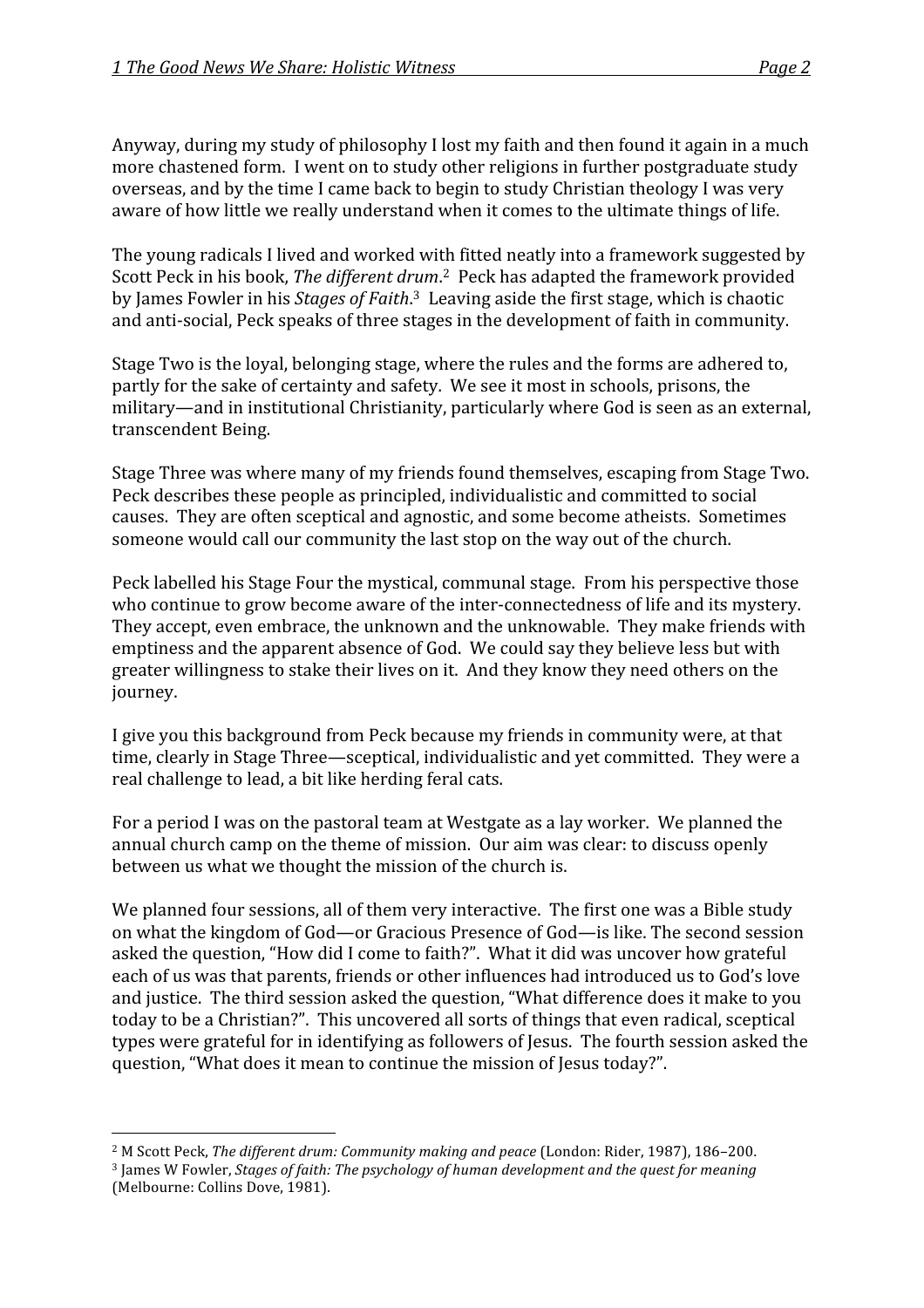What came out of this was remarkable in our context. Some who had given up on mission
came
to
realise
that
their
own
experience
of
faith
was
worth
sharing
in
word and
deed.

On
that
weekend
the
pendulum
in
our
community
swung
a
bit
back
towards the
centre.

Many
of
us
had
been
raised
on
mission
as
evangelism
and
had
rejected
it and
thrown
themselves
into
mission
as
social
action.

Now
some
of
us
were
prepared
to make the link between the Good News of Jesus and the better world we were working for. Some of us wanted to make a link between living as followers of Jesus (that is, trying
to
put
into
practice
the
values
Jesus
embodied)
and
sharing
our
sense
that
the presence
of
the
risen
Christ
is
somehow
integral
to
it
all.

In
other
words,
we
were recovering the integration of word and deed, the expressing of our faith and the living of our
faith.

In
doing
so,
we
were
discovering
for
ourselves
what
many
missiologists
call
holistic mission, or incarnational mission. We were feeling our way toward a way of being Jesus followers
which
had
integrity
for
us.
We
were
reclaiming
the
term
'mission'
from
its misuse.

We were effectively looking each other and saying, "Do we accept the world the way it is,
or
do
we
have
a
mission
to
work
for
change?".

As
David
Bosch
once
wrote,
"Mission ... is that dimension of our faith that refuses to accept reality as it is and aims at changing
it".4

#### **Mission**

It's interesting that just as the church has become uncertain about mission the corporate
world
has
become
enthusiastic
about
defining
its
mission.

Just
about
every company
or
organisation
tries
to
be
clear
about
why
they
exist
and
what
their
purpose is. McDonald's mission is "to be our customers' favorite place and way to eat". Google exists "to organise the world's information and make it universally accessible and useful".

To have a mission, of course, is to be aware of being sent, or having a job to do. It is clear
as
soon
as
we
define
it
that
way
that
the
church
is
on
mission
as
a
people
gathered in response to God's outgoing love and forgiveness to both live into God's new life and co‐operate
with
God
in
bringing
that
new
life
to
the
world.

I use the term "mission" to mean all the aspects of our engagement with the world beyond the church. While the two terms overlap a great deal, for me "ministry" is the church
looking
inwards
and
nourishing
its
life,
while
mission
is
the
church
looking outwards,
seeking
God's
nourishing
of
life
for
the
world.

Recent theology has come to realise that the church is not so much a church that has a mission
as
a
church
that
exists
for
mission.

This
is
the
meaning
of
the
fashionable
term "missional
church".

David
Bosch
put
it
well
when
he
said:

Mission
refers
to
a
permanent
and
intrinsic
dimension
of
the
church's
life.
The church
"is
missionary
by
its
very
nature"…
and
it
is
impossible
to
talk
about

 <sup>4</sup> David J Bosch, *Transforming mission: Paradigm shifts in theology of mission* (Maryknoll: Orbis, 1991), xv.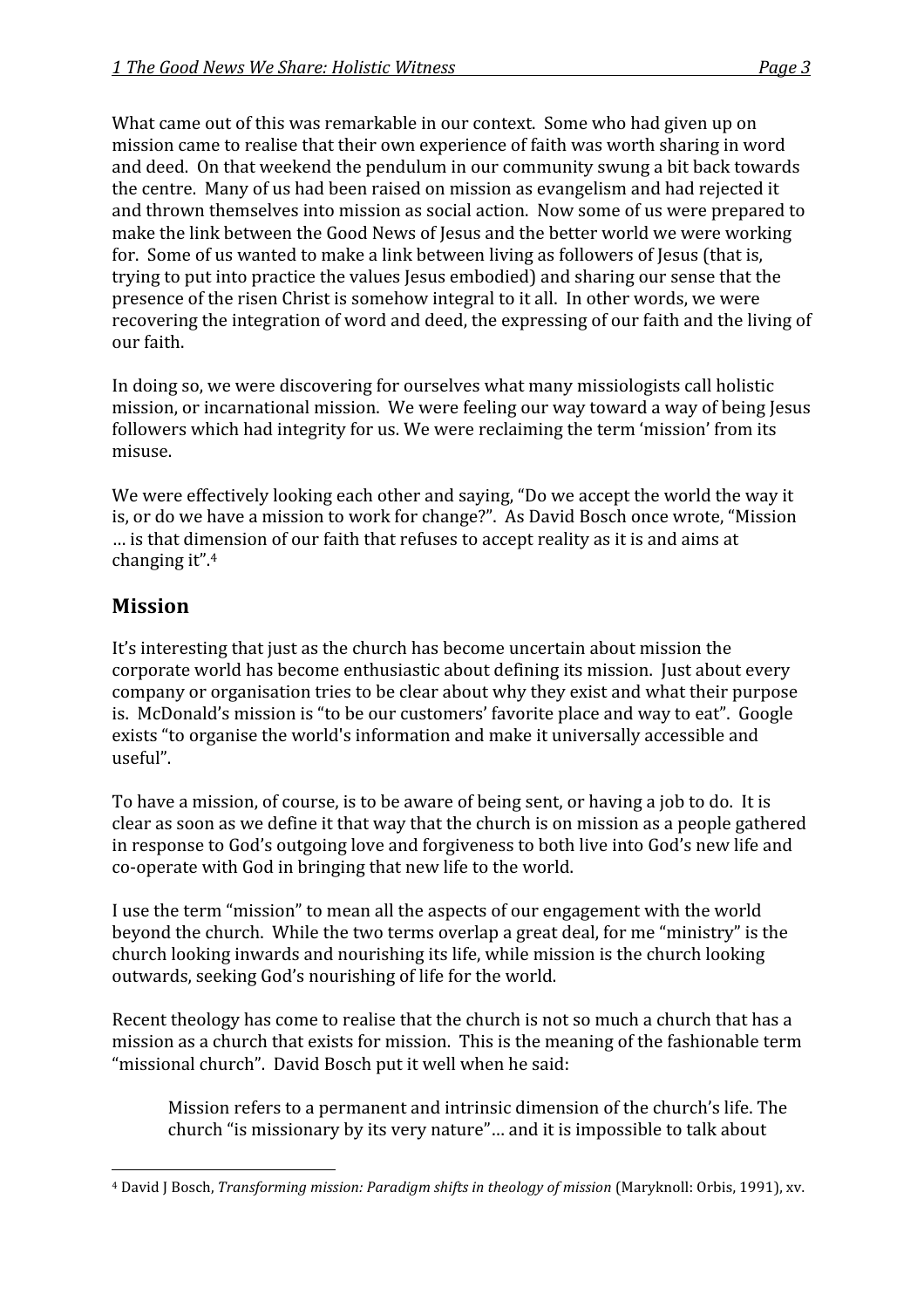church
without
at
the
same
time
talking
about
mission.
Because
God
is
a missionary
God,
God's
people
are
missionary
people.
The
church's
mission
is
not secondary
to
its
being;
the
church
exists
in
being
sent
and
in
building
up
itself
for its
mission. 5

What does Bosch mean when he says that God is a missionary God? He's referring to the
very
centre
of
Christian
faith,
which
is
that
God
the
Creator
has
become
embodied
in Jesus
Christ
and
continues
to
be
present
in
the
Spirit
to
bring
about
the
transformation of the world so that we may enjoy love, peace and justice through living "in God", or as part
of
the
Commonwealth
of
God.

This talk of the Commonwealth of God—my favourite way of expressing it—or the reign of
God,
or
the
gracious
presence
of
God,
casts
a
very
particular
light
on
our
mission.

We do not build or extend this divine re-ordering of relationships; rather, we receive it or enter it, as Jesus kept saying.<sup>6</sup> We don't only look towards a perfect existence in the future or elsewhere; rather, we have a vision for a better world here and now in all dimensions.

We
don't
look
from
within
our
club
towards
those
outside
and
invite
them in;
rather,
we
find
ourselves
continually
being
invited
in
by
God
and
being
ourselves converted
to
God's
ways.

This talk of God inviting all of us all of the time also makes a huge difference to how we understand
evangelism,
by
which
I
mean
the
articulating
of
the
Good
News.

Evangelism becomes no longer a compulsion to recruit others to believe what we believe. As Darrell Guder puts it so beautifully, if we could see the church's daily calling as allowing God's
ways
to
become
more
and
more
the
fabric
of
each
part
of
our
lives,
then

the
church
would
witness
that
its
members,
like
others,
hunger
for
the
hope
that there
is
a
God
who
reigns
in
love
and
intends
the
good
of
the
whole
earth.

The community
of
the
church
would
testify
that
they
have
heard
the
announcement that
such
a
reign
is
coming,
and
indeed
is
already
breaking
into
the
world.

They would confirm that they have heard the open welcome and received it daily, and they
would
invite
others
to
join
them
as
those
who
also
have
been
extended God's welcome. To those invited, the church would offer itself to ... travel with them
as
co‐pilgrims.7

Mission as a journey of co-pilgrims towards a better world in the gracious presence of God. Mission as co-operation with God's mission for love, peace and justice. Now that's a
mission
I
can
commit
myself
to.

Given the long and chequered history of mission, I would like—for the rest of my presentation—to
unpack
the
concept
of
mission
as
holistic
witness.

These
days
we need to be clear about what we mean by "mission" before we reject it or embrace it. I'm reminded of the saying (I'm not sure where I heard it) that "The God I believe in is not the God vou don't believe in". When some of my students come to my classes saying

<sup>6</sup> Darrell L Guder, ed. Missional church: A vision for the sending of the church in North America (Grand Rapids:
Eerdmans,
1998),
93–94.

<sup>5</sup> Bosch, *Transforming
mission*,

<sup>7</sup> Guder,
ed. *Missional
church*,
97.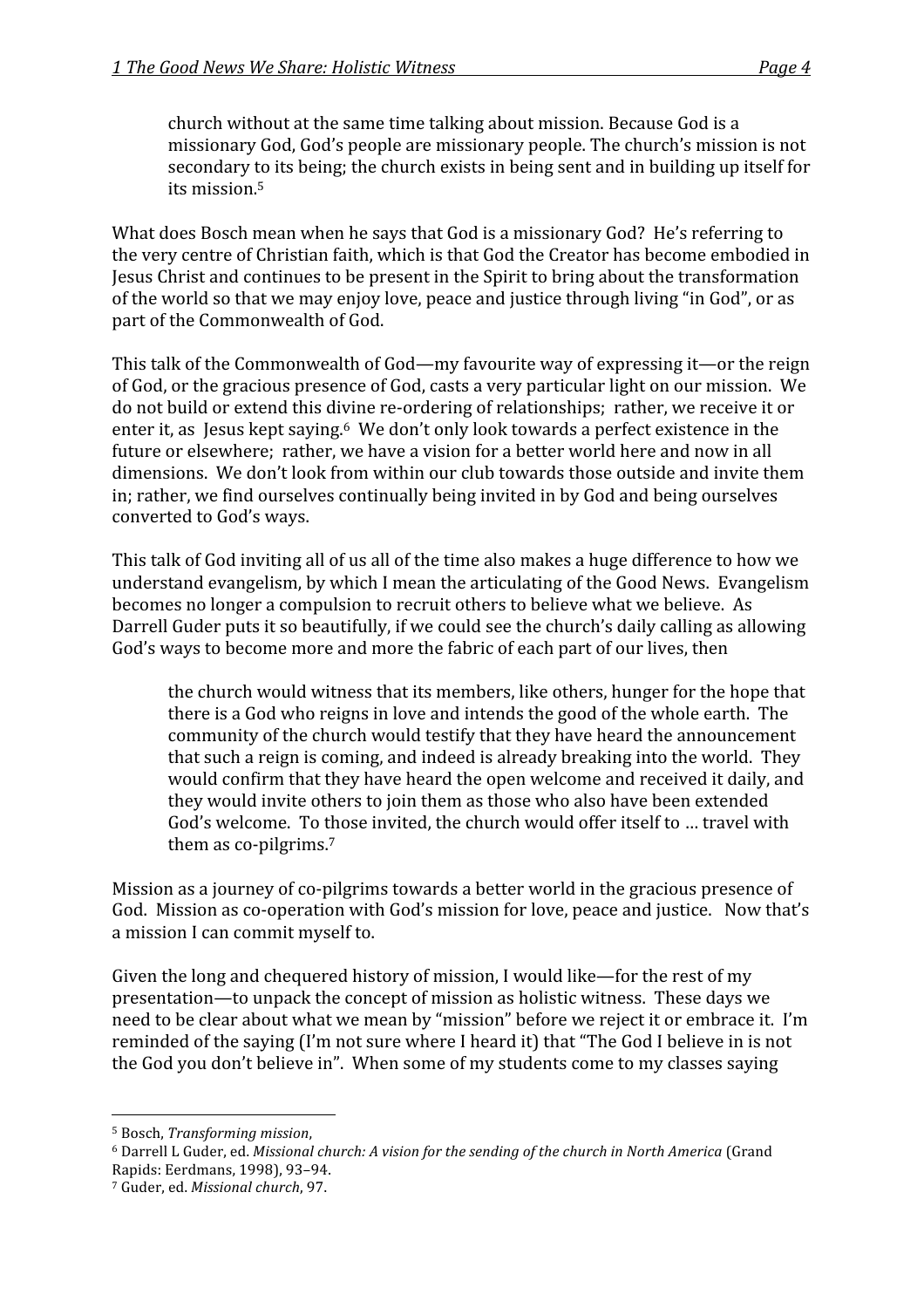they've given up on mission, I find a gentle way to say, "The mission I believe in may not be
the
mission
you
don't
believe
in".

I won't be developing any of these seven points in any great depth. Hopefully they will connect
with
thinking
you've
been
doing.

And
hopefully
you
will
be
able
to
engage
with one
or
more
of
them
in
question
time
or
in
discussion
later.

# **1 It
Is
Holistic**

The first thing I want to say about Christian mission flows from who God is. I embrace an
ecological
theology,
which
is
to
say
that
I
understand
God
not
to
be
wholly
external to the world but intimately involved at all levels in the universe, creating, sustaining and wooing it. I understand relationship to be at the heart of reality. This vision of reality differs
greatly
from
the
Newtonian
vision
where
the
universe
is
seen
as
a
machine
and the
only
essential
factors
are
mass,
motion
and
the
laws
of
nature.

In this vision, what matters most is the quality of relationships—between God and the universe,
between
humans
and
God,
between
humans
and
other
humans,
between humans
and
their
environment
and,
in
a
metaphorical
way,
between
ourselves
and ourselves.

What
I
mean
by
our
relationship
to
ourselves
is
that
instead
of
living
in alienation,
brokenness
and
dividedness,
we
have
the
potential
in
God's
creative purposes
to
live
as
whole,
integrated
beings,
at
ease
with
ourselves
and
alive
with meaning
and
purpose.

If the underlying theme of ecological theology is one of relationship at the heart of life, then
the
corresponding
missiological
theme
is
that
of
reconciliation
at
all
levels. Reconciliation is the setting right of relationships. A holistic sense of mission, then, seeks a reconciliation in all directions, between humans and God, between humans at the
individual
level,
between
groups
of
humans,
within
humans,
and
between
humans and
their
environment.

In
simple
terms,
we
have
a
mission
not
only
to
invite
others
into
a
transforming relationship
with
God,
but
also
to
work
for
transformed
personal
and
social relationships,
personal
wholeness
and
a
restored
relationship
with
the
earth.

They
are all
dimensions—interrelated
ones
at
that—of
our
co‐operation
with
God's
purposes.

I know this sounds rather grand, but it is the overarching theological framework for an approach to mission that resists being reduced to evangelism, church growth or social action. It is wide in scope and it sees the whole as greater than the sum of its parts. This
is
the
core
meaning
of
"holistic".

## **2 It
Is
Expressed
at
Many
Levels**

Just
in
case
we
find
this
vision
of
mission
overwhelming
in
its
scope,
it
is
worth reminding
ourselves,
as
a
second
comment
on
mission,
that
it
is
expressed
at
many levels.

The
New
Testament,
particularly
in
Paul's
writings,
always
calls
the
church
to
be the agent, not just the individual. The global church might be able to engage at all the levels of mission, from peacemaking to justice seeking, from environmental action to dialogue,
from
works
of
mercy
to
prophetic
calls
for
governments
to
govern
justly
and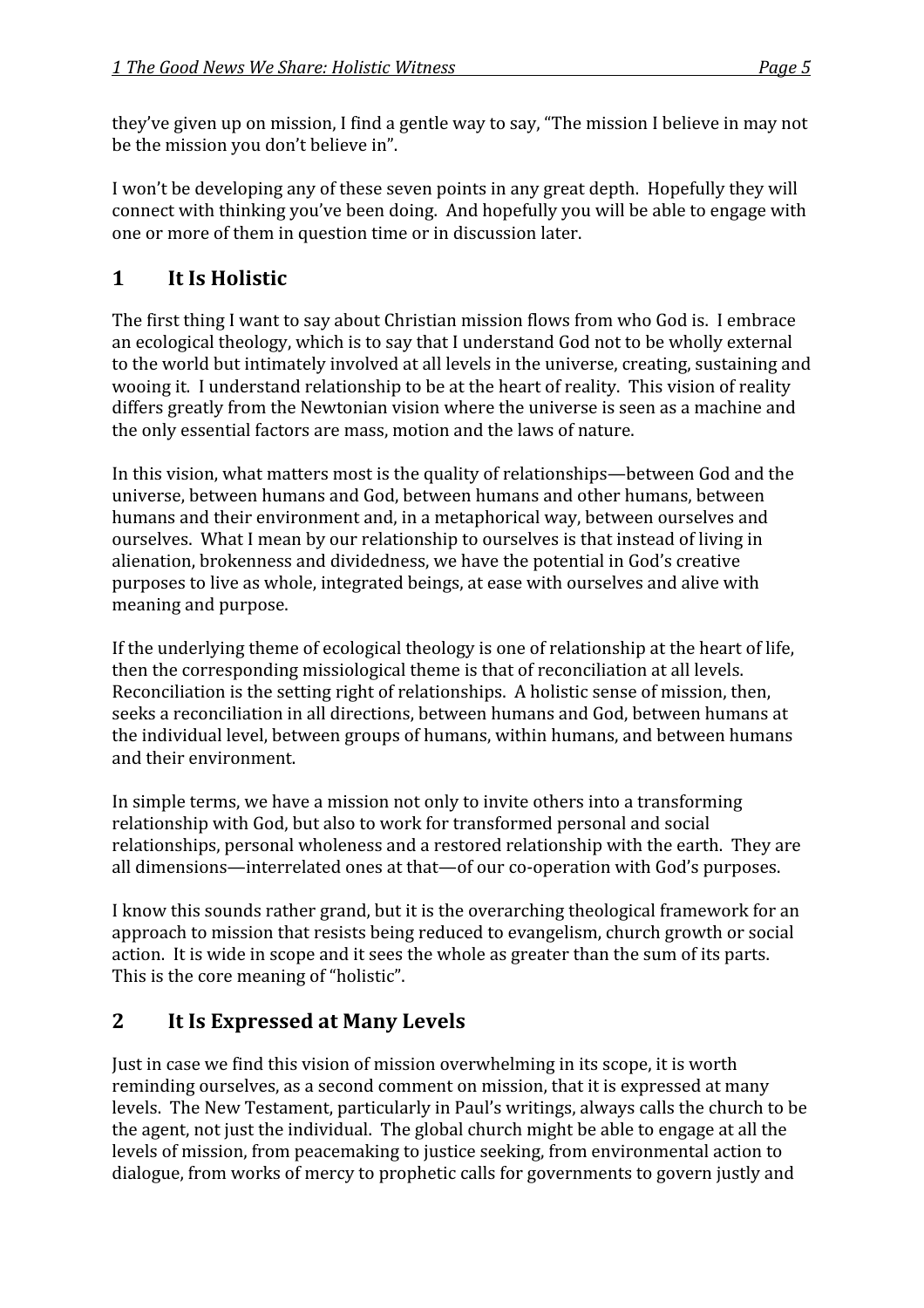without corruption, from sharing the Good News to defending human rights, from fighting global poverty to being a good neighbour in a lonely city. But as individuals, as small local churches, as denominations in a particular city, we may only be able to tackle some
of
this
wide
spectrum.

We need to remember that there are things we can do as global citizens and things we can
do
as
national
citizens
or
residents
in
our
state
or
city
or
municipality
or neighbourhood.

We
can
offer
a

cup
of
cold
water
as
an
act
of
mercy
or
be
an
advocate for
a
change
in
social
structures,
with
lasting
impact.

Some
things
we
will
do
as Christians: other things in partnership with other people of good will. Mission is expressed
at
many
levels,
and
all
levels
can
be
affirmed.

The principle behind the slogan, "Think globally, act locally", is helpful here. If our humble actions in co-operation with God's purposes are specific local expressions of our mission,
we
should
celebrate
them.

But
it
is
important
that
they
be
undertaken
against the
backdrop
of
God's
cosmic
and
universal
purposes.

In the last week or two, I've done some pretty ordinary things as expressions of my sense of mission, as I imagine you have. I've given food supplies to a mentally-ill invalid pensioner
who
is
very
good
friend
of
mine.

He
lives
close
to
us,
and
he's
broke
most
of the time. He struggles in many ways to manage his life. He knows he can always get a meal at our place, or a cup of coffee (or four cups of coffee with two spoons of sugar each time ...). I've listened to my twelve-year-old next-door neighbour who needed a friend
when
he'd
been
in
a
big
conflict
with
his
single
mother.

I've
spent
an
afternoon
at the
house
of
another
neighbour
whose
study
was
in
total
chaos,
mainly
as
a
result
of some
pretty
difficult
episodes
of
mental
illness
recently.

On
one
hand,
it
was
fun
tidying up her office at her request. It's always more fun cleaning up other people's houses than your
own.

On
the
other
hand
I
found
even
this
small
task
overwhelming,
as
it
opened up
to
so
many
of
her
other
challenges.

I've
written
an
Amnesty
International
letter.

I've taken a bike or train nearly everywhere as a tiny contribution to reducing our carbon footprint.

I'm aware of how paltry my engagement in mission can be. But I remind myself that if all
Christians
were
to
share
a
sense
of
gentle,
holistic,
practical
mission,
then
our contribution in co-operating with God's purposes would be great.

## **3 It
Is
Chastened
by
History**

A third observation about mission today is that it is chastened by its history.

I probably don't need to remind you that crusading zeal has led to unspeakable violence and oppression in the name of the gospel. I speak not only of historical low points such as
the
Crusades,
the
Inquisition,
the
treatment
of
scientists
such
as
Galileo,
the
brutal conquest
of
South
and
Central
America,
and
the
cooperation
of
missionaries
with colonialism
and
its
dispossession
and
exploitation
of
indigenous
peoples.

I speak also of the disregard of cultures, the confusion of Christianisation with Westernisation and the ignorance of other religions and cultures as mission often entered
new
places
with
arrogance,
doing
all
the
speaking
and
none
of
the
listening.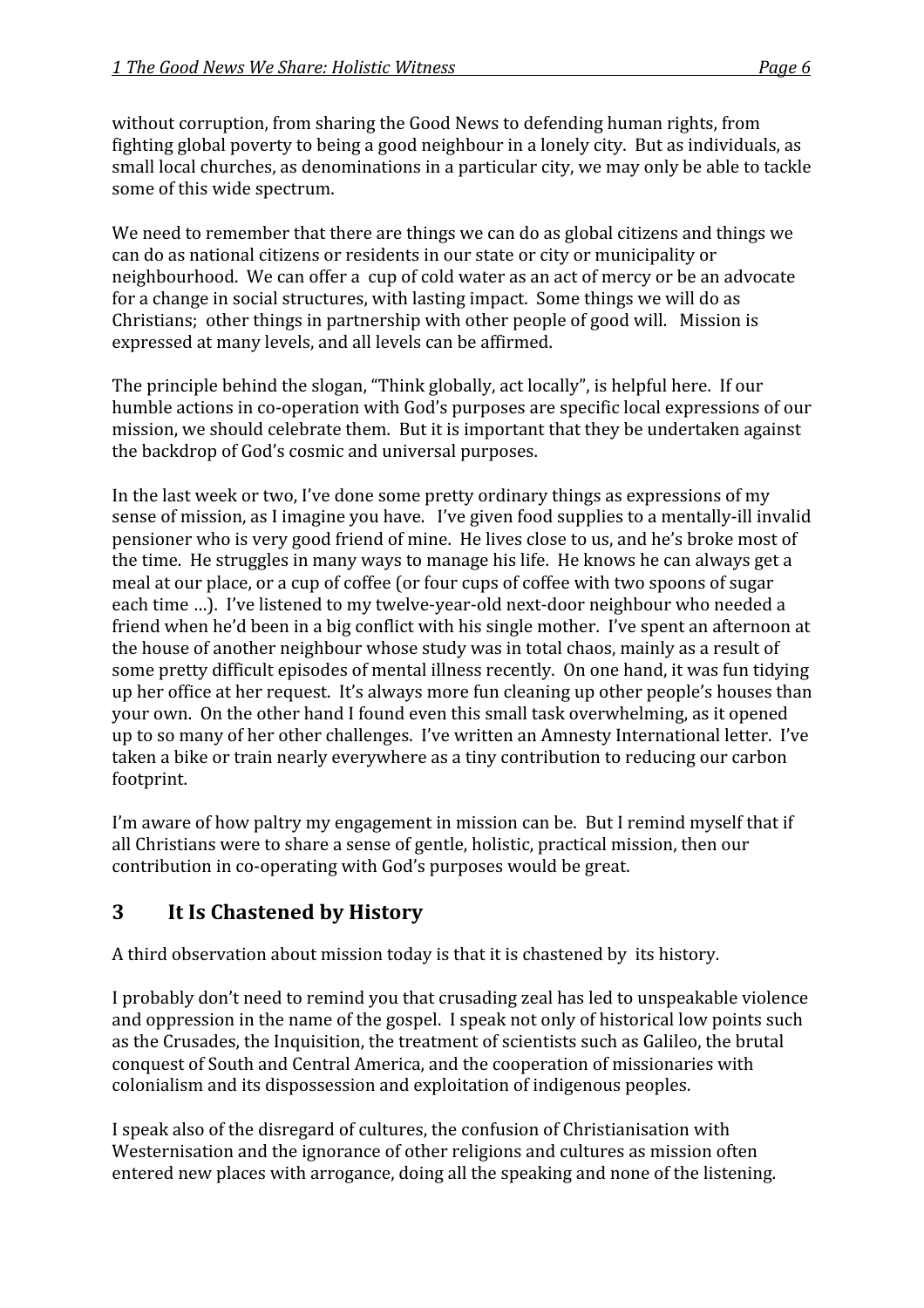At
a
more
local
and
specific
level,
Australians
often
associate
"mission"
with
city missions,
which
used
to
require
the
poor
to
sit
through
a
worship
service
before
giving them
a
meal.

Mission
stations
quickly
conjure
memories
of
mistreatment
of
Aborigines. Mission,
for
some,
is
associated
with
paternalism.

We could go on. The fact is that we now live in a post-colonial era, a postmodern context and, in many places, a post-Christian situation, where people know the faults of Christian
mission
without
knowing
the
Christian
story
in
any
detail.

Overarching frameworks of meaning are in disfavour, and people don't like being persuaded to sign up
to
any
systems
of
meaning.

It's a genuine question whether the term "mission" should be abandoned because of its baggage. There is, however, no easily found alternative. I've argued that the church is intrinsically
missional
because
of
the *missio
Dei*,
the
mission
of
God.

So
I
opt
for reclaiming
the
term
rather
than
abandoning
it.

Whether we use the word or not is one question. But the more substantial question is how we engage in mission following a history of bungling it to some extent. The obvious answer is "with humility" and not pretending to have all the answers but venturing forth as co-explorers of what it means to live in the presence of God.

## **4 It
Calls
for
Christian
Unity**

The
fourth
characteristic
of
holistic
witness
is
that
it
calls
for
Christian
unity.

I find myself in a minority amongst Baptists on this question, and I feel very much at home amongst Uniting Church people, because vou lead the way on this question.

I regard the ability to live at peace as close to the centre of the promise of God in Jesus. Jesus
blesses
the
peacemakers.

John's
Gospel
portrays
Jesus
praying
to
God
that
his followers will be as united as Jesus is with God, so that the world may believe (Jn 17:23). Paul also repeatedly calls the church to unity (e.g., Eph 4:3) and makes reconciliation, particularly
between
Jews
and
Gentiles,
a
central
task
of
his
mission.

Next
year
we
mark
the
centenary
of
the
World
Missionary
Conference
in
Edinburgh
in 1910.

Nearly
all
the
1215
delegates
were
white
and
western,
from
Britain,
North America,
Australasia
and
white
South
Africa.

There
were
eighteen
from
Asia
and
one from
Africa.8

One of the Chinese delegates was Cheng Jingyi, a twenty-eight year old pastor in a Beijing church. He was probably the youngest delegate at the conference.<sup>9</sup> Like other speakers he was given seven minutes during the debate on Commission VIII, on "Co-

<sup>&</sup>lt;sup>8</sup> Brian Stanley, The World Missionary Conference, Edinburgh 1910 (Grand Rapids: Eerdmans, 2009), 12-13.

<sup>9</sup> Stanley, *The
World
Missionary
Conference*,
108.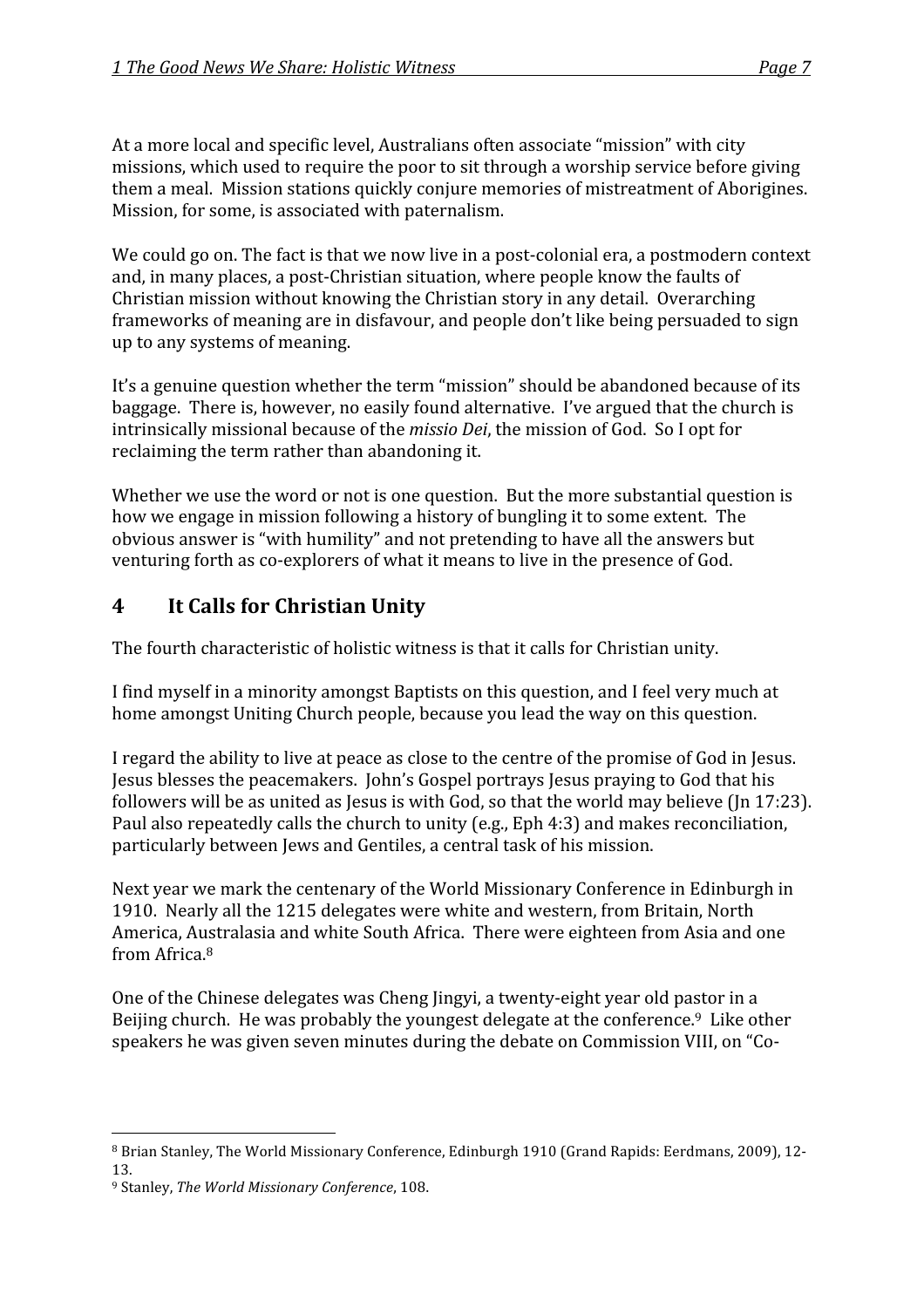operation
and
the
Promotion
of
Unity".

What
he
said
was
judged
by
one
published report of the conference as "without question the best speech made at Edinburgh".<sup>10</sup>

Cheng
urged
the
mission
leaders
to
form
a
united
Protestant
church
in
China,
because denominationalism
was
a
real
obstacle
to
the
spread
of
the
Good
News.

He
said
Chinese people
had
no
taste
for
the
western
divisions
between
Christians.

The
way
this
was
received
demonstrates
how
strongly
those
who
were
present
saw
the world through European and American glasses. The official historian of the conference, W H T Gairdner, wrote that Cheng seemed quite unaware of how difficult this would be. and
saw
him
as
theologically
naïve.11

And
the
chairman
of
Commission
II,
John Campbell Gibson wrote in the Commission report, rather condescendingly, that "It is, we think, disappointing that the native mind ... has not made a deeper mark on church organization".12

What Cheng saw clearly, but the European church could not, was that disunity is a huge obstacle
to
mission.

How
refreshing
it
will
be
when
local
churches
look
around
and
plan mission
in
their
area
together.

It
happens
in
small
ways,
with
soup
van
rosters,
some opp
shops
and
the
occasional
social
justice
campaign
where
the
churches
unite.

But while all Christians cannot even sit at the Lord's Table together, our proclamation of the unity
and
reconciliation
it
promises
will
always
ring
hollow.

## **5 Witness
and
Dialogue
Go
Hand
in
Hand**

The
fifth
observation
I'd
like
to
make
about
mission
is
that
it
must
involve
dialogue; indeed
it
is
inherently
dialogical
in
nature.

It is part of the baggage of mission that it has often begun from a position of superiority. that
it
has
shown
little
interest
in
the
beliefs
of
others
and
that
it
has
talked
but
not listened.

This requires more discussion than I can give it here. But I'd like to say that dialogue. which involves respectful listening as well as sharing, holds great promise as a way forward for mission. There is the dialogue of conversation. There is a dialogue of religious
experience—my
wife
and
a
Muslim
woman
friend
of
hers
often
talk
about what prayer means to them, and they share a respect for the spiritual journey of the other. Then there is the dialogue of action, such as working together for peace. And finally, there is the dialogue of daily life, in which we work and travel and live as neighbours
and
do
business
together.

I
use
the
trains
of
Melbourne's
western
suburbs nearly
every
day—yes,
they're
the
ones
where
Indian
students
live
in
fear
of
racist bashings.

From
time
to
time
I
enjoy
wonderful
dialogue,
just
by
being
a
fellow
traveller in
more
than
one
sense.

<sup>&</sup>lt;sup>10</sup> In the Missionary Herald (Boston), 106 (1910): 354, cited in Stanley, The World Missionary Conference, 108.

<sup>11</sup> W
H
T
Gairdner, *'Edinburgh
1910':
An
account
and
interpretation
of
the
World
Missionary
Conference* (Edinburgh:
Oliphant,
Anderson
&
Ferrier,
1910),
184–186.

<sup>&</sup>lt;sup>12</sup> World Missionary Conference, The church in the mission field: Report of Commission II, World Missionary
Conference,
1910,
Vol.
2
(Edinburgh:
Oliphant,
Anderson
&
Ferrier,
1910),
12.